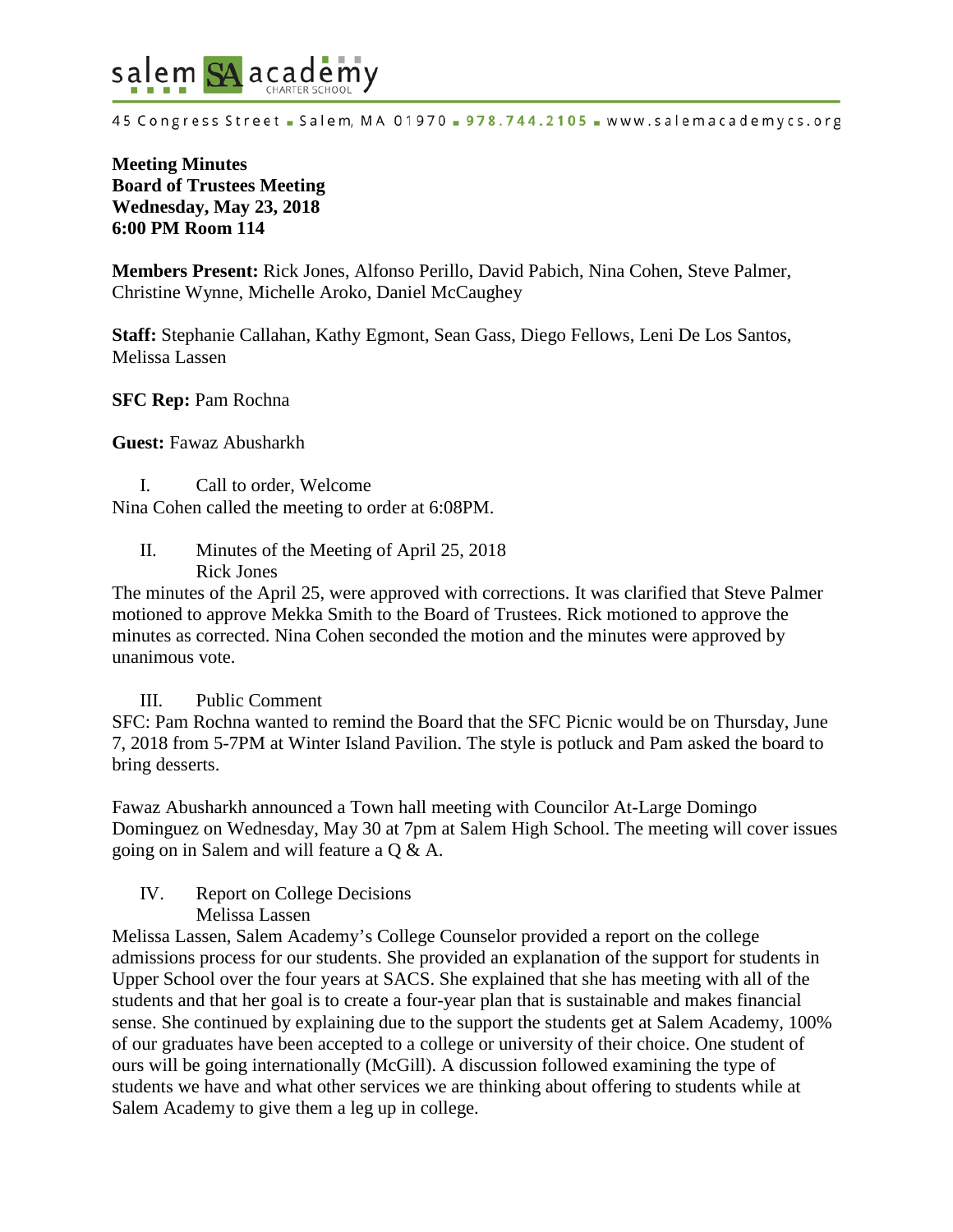# salem SA academy

45 Congress Street - Salem, MA 01970 - 978.744.2105 - www.salemacademycs.org

### V. Finance Report Alfonso Perillo

Alfonso Perillo began by discussing the new and improved dashboard for financial reporting. A discussion followed looking at the highlights (see below) and what our financial outlook will be. The second part of his report focused on the proposed 2018-2019 budget. Part of his rationale for budgeting came from a presentation given from the MA Charter School Association. He explained that the final vote would come in June following the final distributions from the state. Highlights

- Tuition rate dropped by approximately \$800 per pupil, total loss of revenue \$380,000.
- Read Grant Recognized in FY2017
- Insurance increased by 8% vs. the 5% budgeted
- Utilities trending below budget
- The forecasted operating cash deficit is \$25,854 (add restricted and remove depreciation)
- The school has 59 days cash on hand making us medium risk.
- The school has more assets than liabilities, low risk.
- Any monies that comes from Read Grant, Cummings or other outside funding source will go into the Foundation.

### VI. Head of School Report

Stephanie Callahan & Sean Gass

Stephanie, Sean and Kathy submitted paper reports but identified key dates in the future. The  $9<sup>th</sup>$  & 10<sup>th</sup> Grade Semi-Formal will be on June 1<sup>st</sup>. Stephanie announced that we have a verbal agreement for a new dance teacher. Sean explained that the Honors Service Learning presentations have happened and more will occur in June. A discussion followed looking the enrollment numbers for the next year. Sean explained that the retention level for the 9<sup>th</sup> grade is good, and we have seen typical retention rates across the board.

# VII. New Business

a. Read Trust Meeting Tuesday, June 5, 2018 9AM

Following previous discussions with members of the Read Trust, Kathy announced that SACS is looking to add a WISE group and advocate for math programming for minority students. She announced that LEAP for education is willing to partner with us in this endeavor. Kathy also listed other things that we are asking from the Trust including new Chromebooks, a new science classroom and money for the makerspace. The Science team created a report that was shared with Dr. Albright highlighting the goings on in Science at Salem Academy. Kathy indicated that she would send out talking points for those who will be attending.

- b. Graduation will be occurring Friday, June 15, 2018 at 6pm in the Norman H. Read Gymnasium. There will be an end of year gathering on June  $29<sup>th</sup>$ .
- VIII. Review of the Strategic Plan Steve Palmer No formal notes were taken, as this was a working session for the board.
- IX. Vote to Adjourn